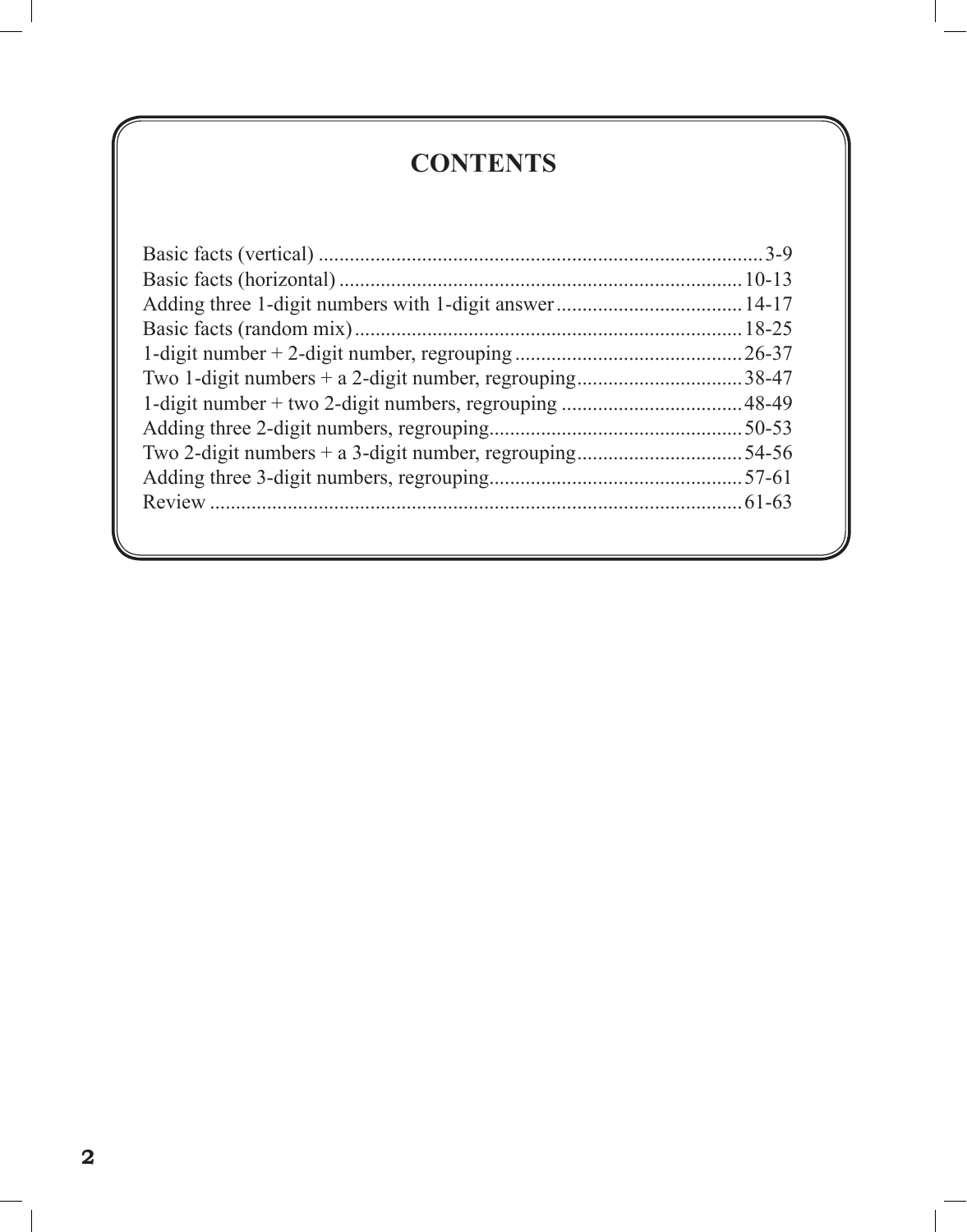



Add two 1-digit numbers,1-digit answer, vertical (basic facts)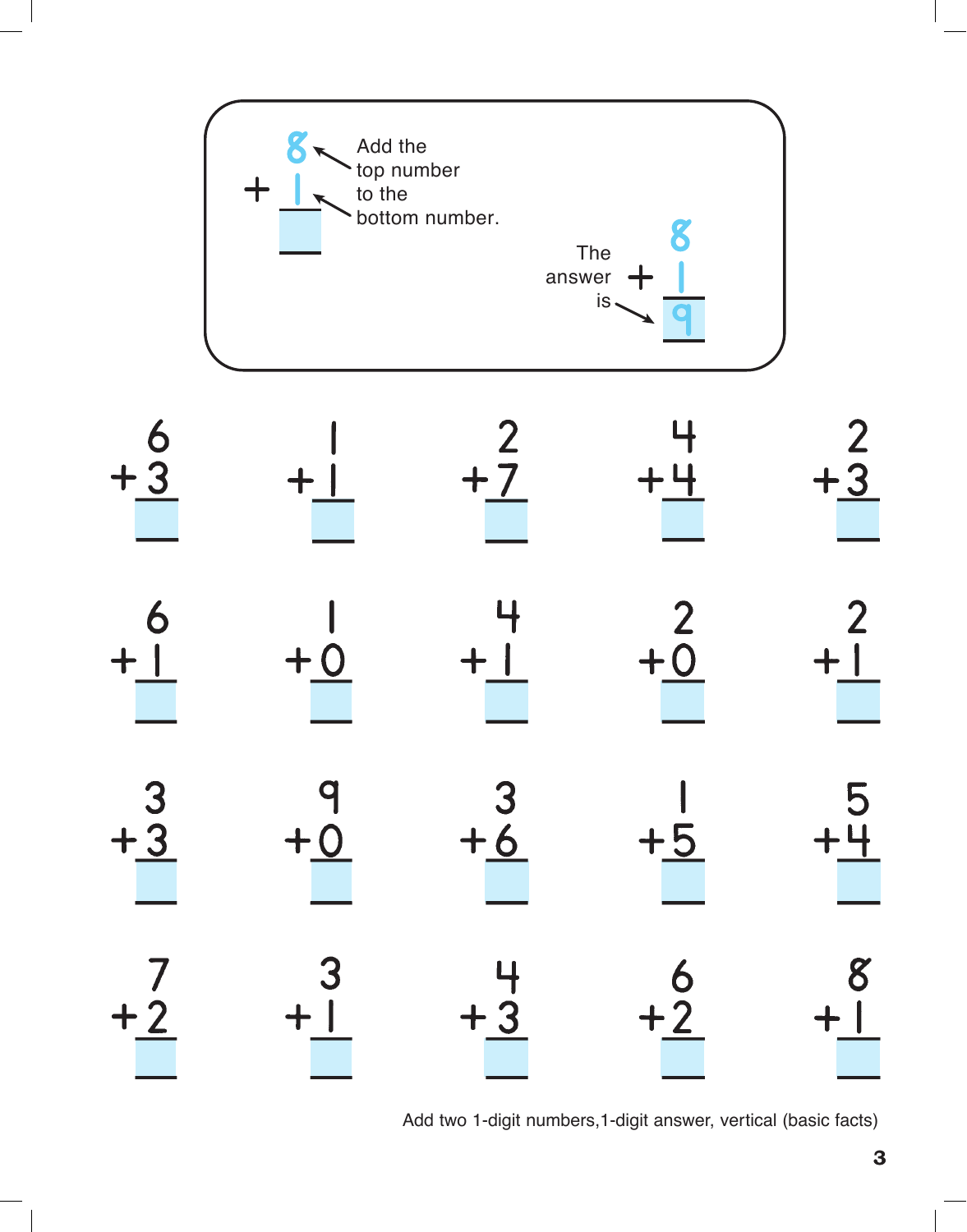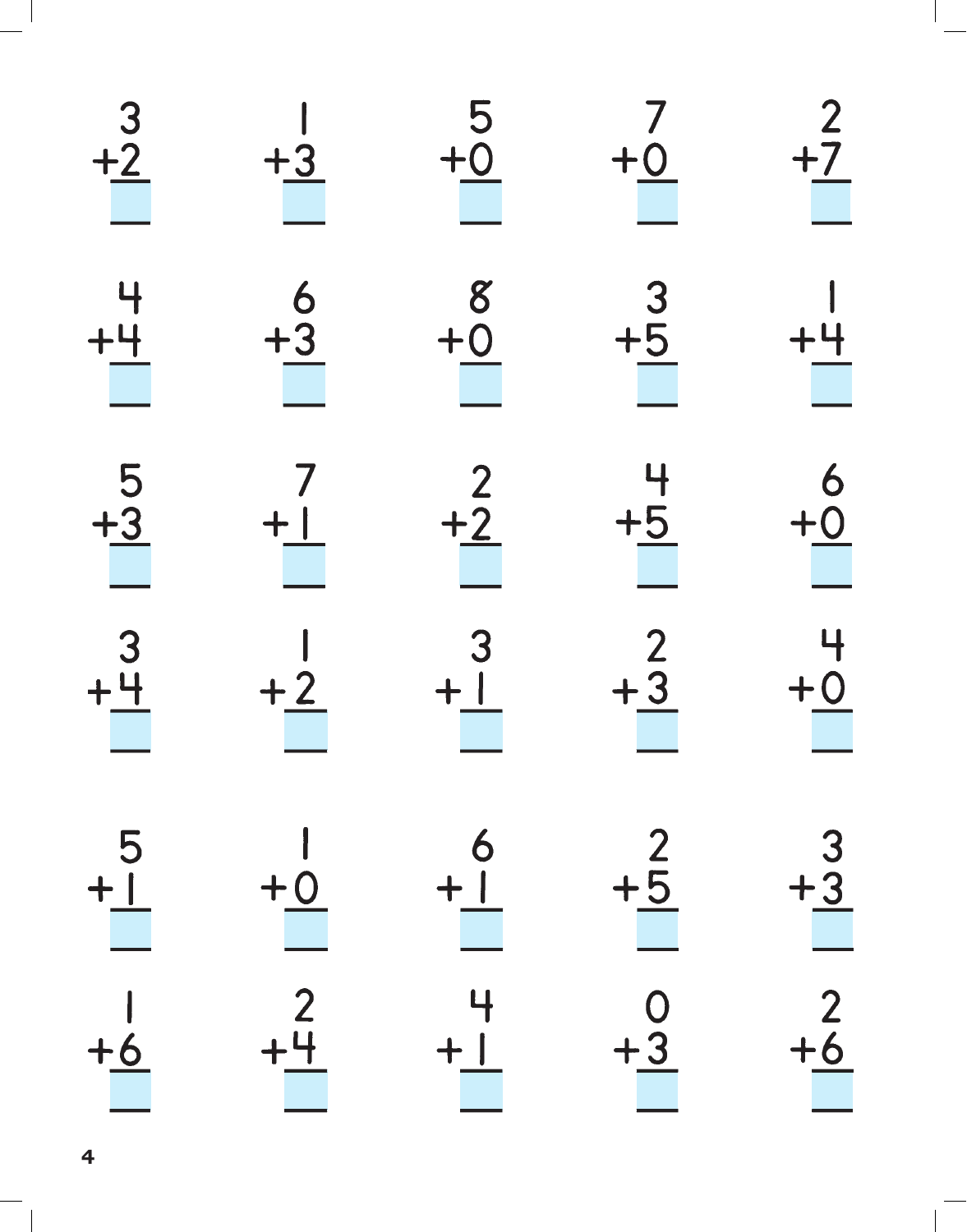| $rac{5}{2}$                                            | $+7$          | $+\frac{2}{2}$                             | $+0$                                     | $\frac{5}{13}$                         |
|--------------------------------------------------------|---------------|--------------------------------------------|------------------------------------------|----------------------------------------|
| $+$ $\dot{1}$                                          | $\frac{4}{1}$ | $\begin{array}{c}\n 8 \\  +0\n\end{array}$ | $\begin{array}{c}\n2 \\ +2\n\end{array}$ | $+8$                                   |
| $+\underline{2}$                                       | $+4$          | $+4$                                       | $\frac{3}{5}$                            | $\begin{array}{r} 6 \\ +3 \end{array}$ |
| $\begin{array}{c}\n 8 \\  +0 \\  \hline\n \end{array}$ | $3 + 4$       | $rac{0}{+5}$                               | $\frac{5}{1}$                            | $+2$                                   |
| $\frac{3}{6}$                                          | 2<br>$+7$     | $+4$                                       | $+3$                                     | $+5$                                   |
| $+6$                                                   |               | 5<br>$+4$                                  | $+6$                                     | $+7$                                   |